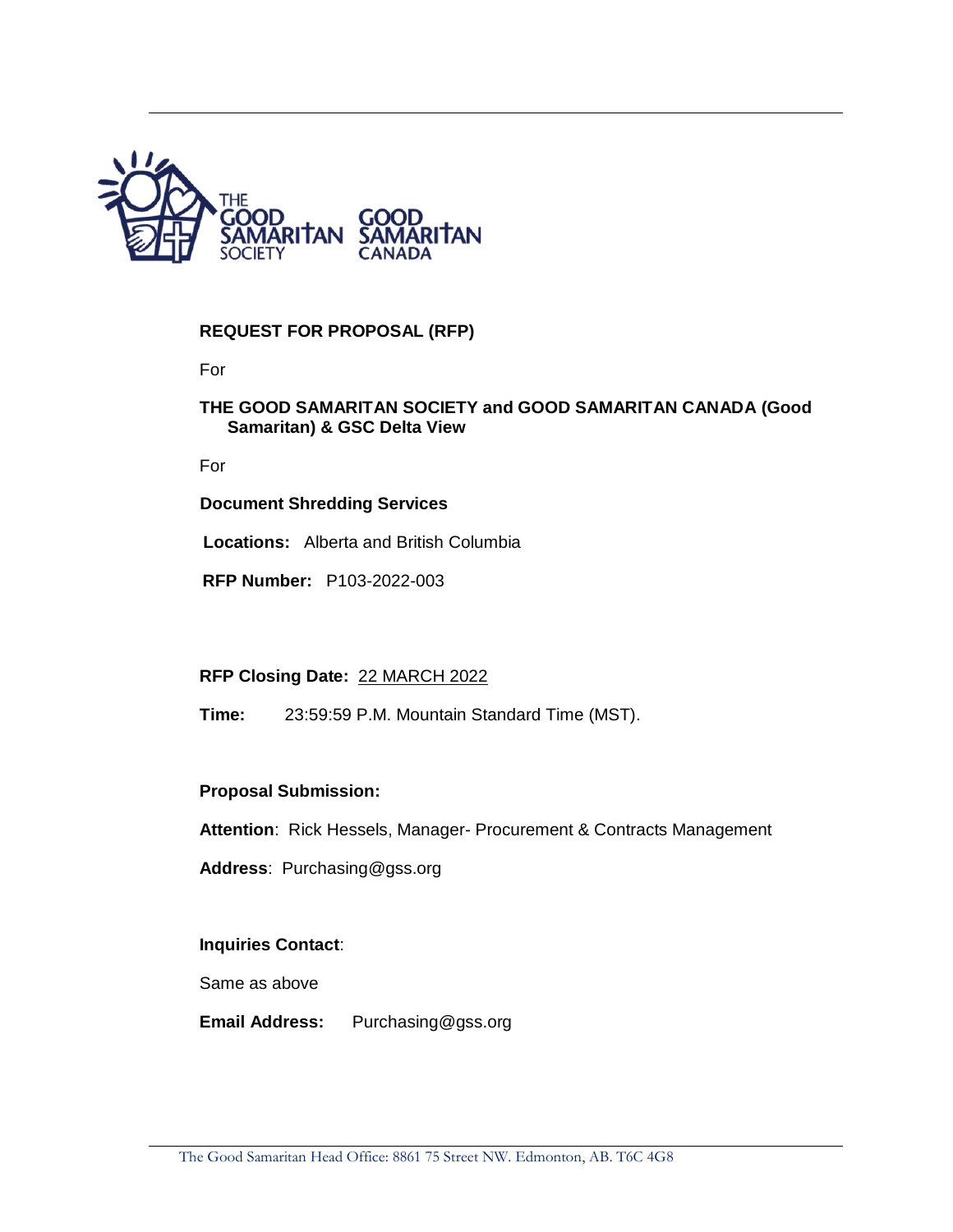# TABLE OF CONTENTS

| APPENDIX 'A' - PROPOSAL SHEET SUMMARY (TO BE SIGNED BY THE PROPONENT AND |  |  |  |  |  |
|--------------------------------------------------------------------------|--|--|--|--|--|
|                                                                          |  |  |  |  |  |
|                                                                          |  |  |  |  |  |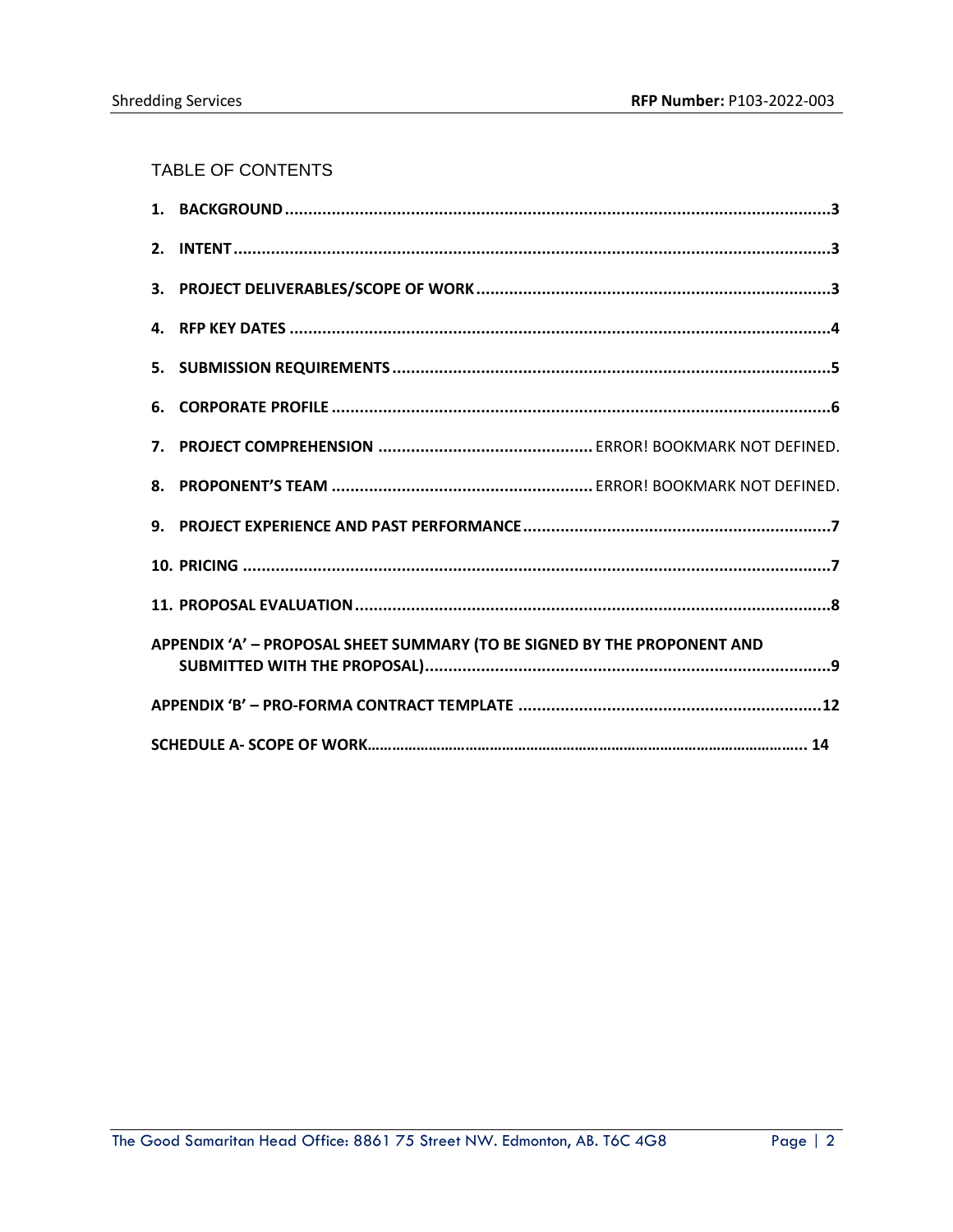### <span id="page-2-0"></span>**1. BACKGROUND**

- 1.1 The Good Samaritan has 29 care homes across British Columbia and Alberta. The Good Samaritan is a non-profit, charitable organization that provides specialized care services for the elderly, disabled and those in need or at risk.
- 1.2 Good Samaritan's **Mission** is:
	- (a) To extend Christian hospitality through a continuum of care to those in need or at risk, regardless of race or religious belief.
- 1.3 **Our Vision** To grow in strength, excellence and creativity in caring for others.
- 1.4 **Our Values -** Reflecting Christian hospitality, the values of the Good Samaritan are:
	- (a) **Healthy Relationships**: In a spirit of compassion, we work in supportive partnerships and open our hearts to others by affirming their goodness and potential.
	- (b) **Hospitable Environments**: We provide safe, comfortable communities inspiring involvement, where people experience a sense of caring, belonging and purpose.
	- (c) **Servant Leadership**: We lead through giving of ourselves in service to others, by acting with courage in a trustworthy and ethical manner.
- 1.5 Good Samaritan continuously build on aspects of "safety, quality, integrity, open and honest communications" with all stakeholders and support the protection of environment, particularly as they relate to the communities we work in and the people that may be touched by our projects.
- 1.6 Additional information regarding Good Samaritan could be found at our website through the following link:<https://gss.org/>

### <span id="page-2-1"></span>**2. INTENT**

The Society is issuing a Request for Proposal (RFP) from NAID/i-Sigma AAA certified providers to perform secure and confidential document shredding services and destruction of other related recording media as requested by GS. There shall be no minimums or guarantee of volumes

The term of contract will be for three (3) years, with the possibility of extending by two (2) two additional one-year options.

### <span id="page-2-2"></span>**3. PROJECT DELIVERABLES/SCOPE OF WORK**

- 3.1 The Services to be completed may include, but not limited to, the following:
	- a) Provide all necessary labour, supplies and equipment necessary to perform collection, removal, on-site shredding and secure destruction of confidential documents from multiple GSS locations;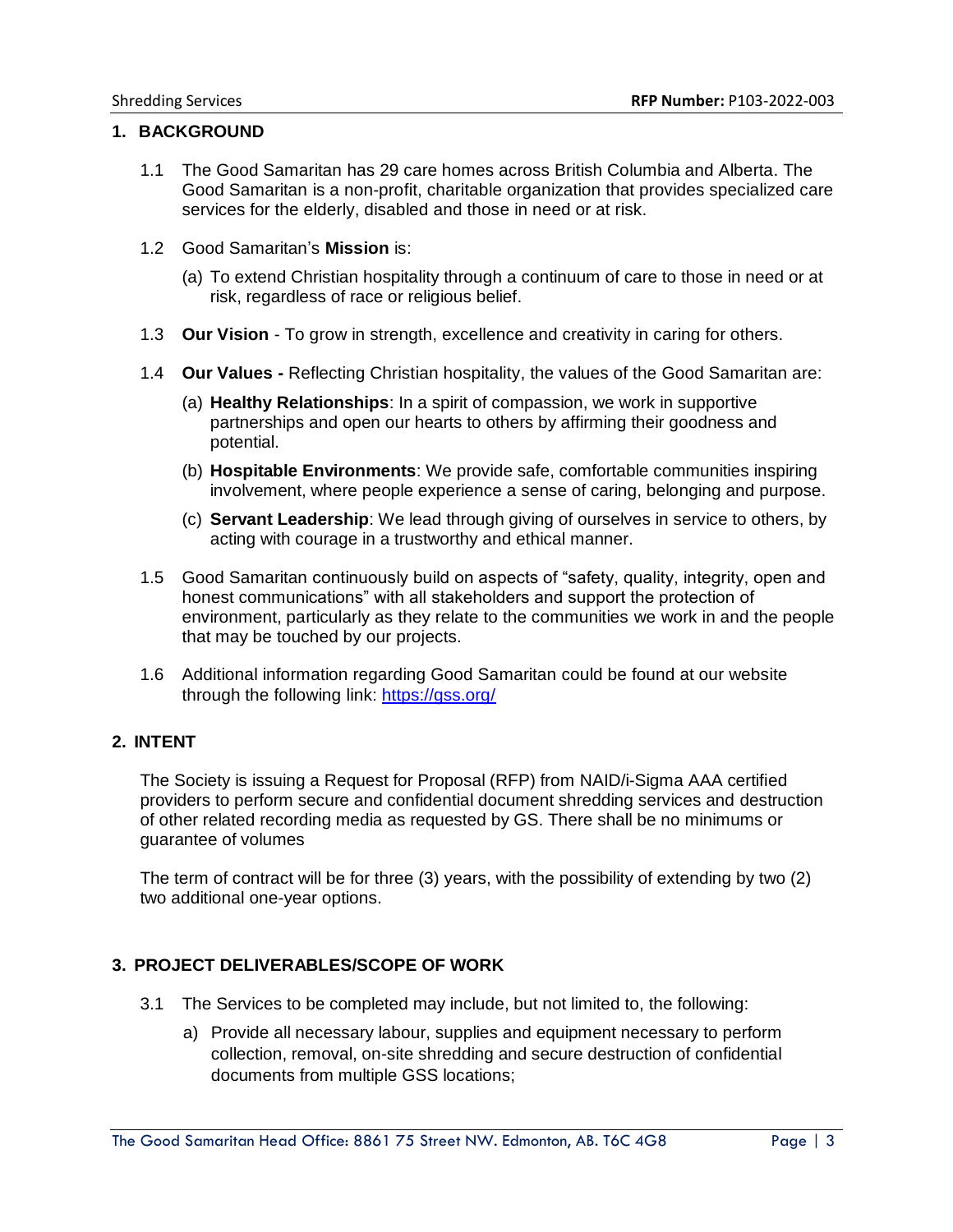- b) Include all costs covering and not limited to licenses, lockable on-site collection bins, mileage, truck charges, fuel costs and surcharges, parts, transportation, environmental protection and safety measures, sub-contractors, etc; if fuel cost is adjusted on each invoice based on date of service include base price of fuel assumed in response to RFQ and adjustment formula that will be used to calculate fuel surcharges.
- c) Provide a schedule modified by GSS as requested indicating facilities biweekly/monthly service schedules; Provide at least 48 hours notice of any adjustments to collection schedules
- d) Provide environmentally preferred records destruction processes including recycling of materials to reduce carbon footprint;
- e) Provide a service plan to address site specific needs and ensure compliance with provincial privacy legislation;
- f) Provide a dedicated account representative acting as the single point of contact;
- g) Provide regular reports outlining billing, current services, cost analysis, quantity of shredding, and recycling information per location;
- h) Ensure a secure chain of custody from pick up to destruction;
- i) Provide an itemized certificate of destruction after each service pickup date.
- j) Capacity to provide additional services as requested including yearly purges.
- k) No extra cost for delivery of new bins of any configuration and no cost for set up of new bins;
- l) All Services to be completed must be accepted best practices for high quality and sustainable records destruction.
- m) GSS must be allowed to perform yearly audits on shredding services in both Alberta and BC
- n) Must be able to provide a mutually agreeable contingency plan to deal with unforeseen circumstances eg. COVID-19

### <span id="page-3-0"></span>**4. RFP KEY DATES**

Good Samaritan anticipates following the below procurement schedule:

| <b>Description</b>               | <b>Anticipated Date</b> |
|----------------------------------|-------------------------|
| <b>RFP Issue Date</b>            | 8 March 2022            |
| RFP Closing Date and Time        | 22 March 2022           |
| <b>Notification of Selection</b> | Week of 28 March 2022   |
| <b>Project Commencement Date</b> | 1 April 2022            |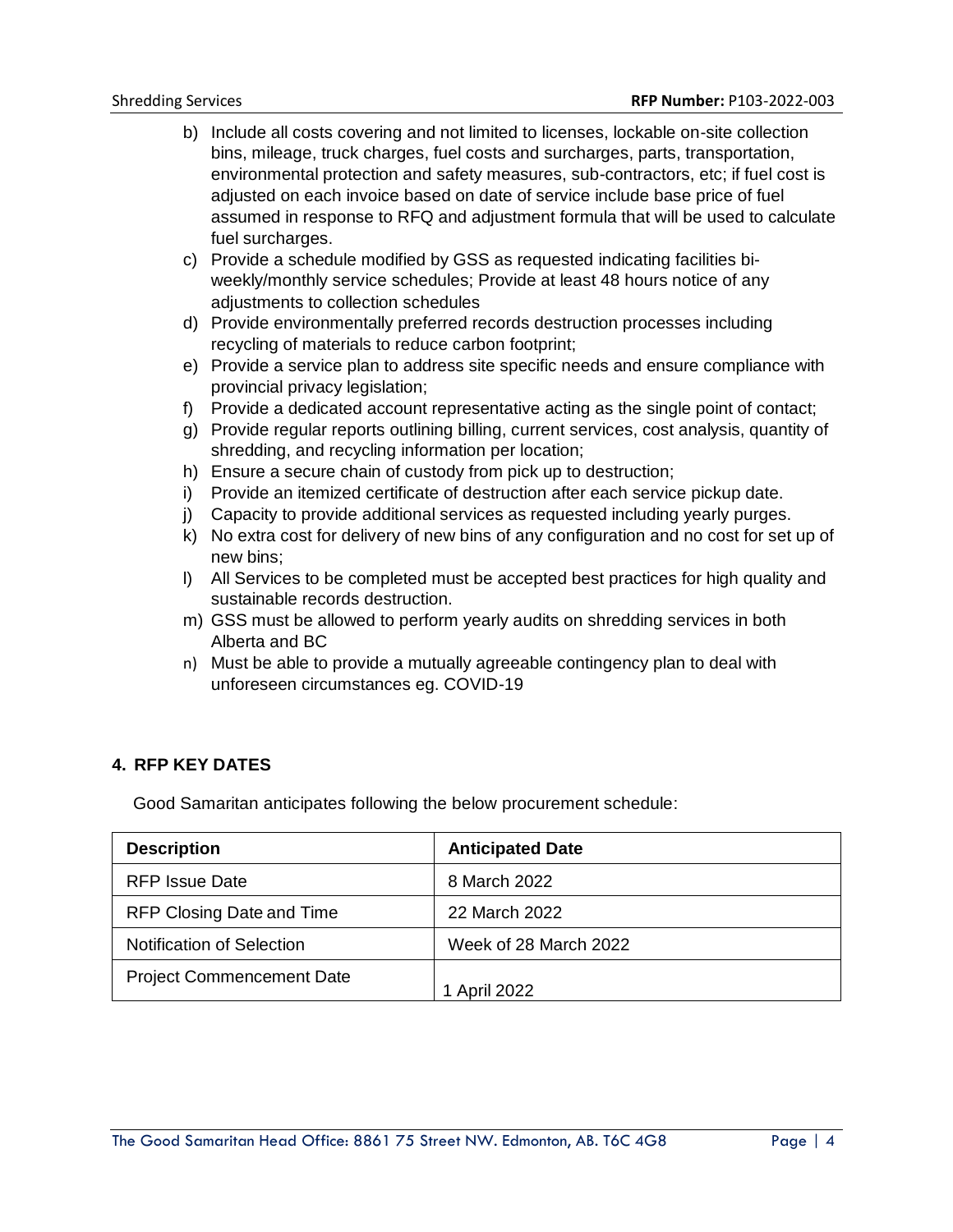#### <span id="page-4-0"></span>**5. SUBMISSION REQUIREMENTS**

- 1. Proponents are required to organize their Submission clearly and succinctly, to present the required information. Use the main headings and present the information substantially in the order provided.
- 2. Proposals must be submitted by email to **Purchasing@gss.org**. The Proponent is responsible for ensuring the Proposal is received before the RFP Closing Date and Time.
- 3. To maintain the integrity of the process, any Submission received after the RFP Closing Date and Time will be rejected. Good Samaritan assumes no responsibility for server availability or any other technical problem that may prevent a Submission from being received by Good Samaritan prior to the RFP Closing Date and Time.
- 4. The official time for receipt of Submissions will be as determined by Good Samaritan.
- 5. Proponents are advised to pay careful attention to the wordings used throughout the RFP, as failure to satisfy any term, condition or requirement may result in the rejection of the Proposal.
- 6. Proponents are responsible for examining the complete RFP document (including Addendum(s), if any), and shall fully inform themselves of all conditions which may affect their Submission and performance of the project deliverables.
- 7. The RFP Submission should be limited to no more than twenty (20) single-sided, 8½" x 11" pages or equivalent (e.g. 11" x 17" fold out sheets for charts, schedules, etc. count as 2 pages).
- 8. The page limit excludes a cover letter, table of contents and individual's resumes.
- 9. Proponents should use an easy to read font type and size, such as 11-point Calibri or 12 points Times New Roman.
- 10. Proponents may amend, and/or withdraw their Submission prior to the RFP Closing Date and Time by submitting a clear and detailed written notice of change to Good Samaritan.
- 11. Clarifications requested by Proponents must be in writing and made no later than three (3) Business Days prior to the RFP Closing Date and Time. The reply, if any, may be provided directly to the enquirer or sent to all Proponents of record, in the form of an addendum (if required).
- 12. Good Samaritan may in its sole discretion, extend the RFP Closing Date and Time, or amend, suspend, postpone or cancel the RFP, wholly or partially, at any time before or after the RFP Closing Date and Time, without incurring liability whatsoever to any interested party, Proponent, Team Discipline, Key Individuals or other persons.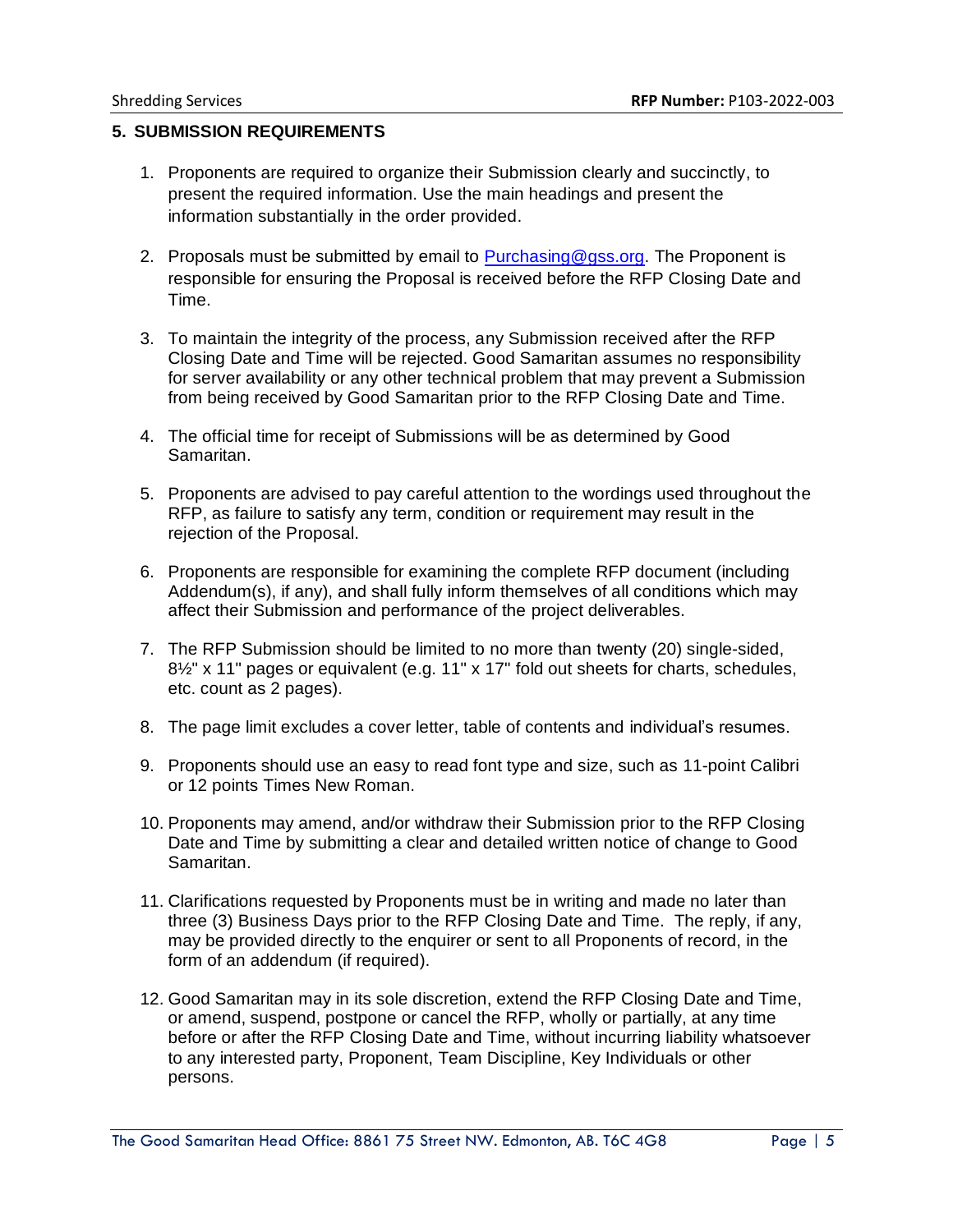- 13. All Proposals become irrevocable after the RFP Closing Date and Time. Submitted Proposals shall be final and binding on the Proponent for sixty (60) days from the RFP's Closing Date and Time and may not be altered by subsequent offerings, discussions, or commitments unless the Proponent is asked to do so by Good Samaritan.
- 14. The Proponent is responsible for all costs associated with preparing and submitting its Proposal to Good Samaritan under this RFP.
- 15. No verbal agreement or conversation made or had at any time with any officer, employee, contractor, agent or consultant of Good Samaritan, nor any oral representation by any such officer, employee, contractor, agent or consultant, shall add to, detract from, affect or modify the terms of the RFP or the Contract, or be relied upon in any way whatsoever, unless specifically incorporated in a written addendum to the RFP and issued by Good Samaritan.

### <span id="page-5-0"></span>**6. CORPORATE PROFILE**

The Proposal must include the following:

|            | <b>REQUIREMENTS</b>                                                                                                                                                                                                                                                                                                             | <b>PROPONENTS RESPONSE</b> |
|------------|---------------------------------------------------------------------------------------------------------------------------------------------------------------------------------------------------------------------------------------------------------------------------------------------------------------------------------|----------------------------|
| $\cdot$ 1  | The legal name of the Proponent with<br>organizational chart;                                                                                                                                                                                                                                                                   |                            |
| $\cdot$ .2 | Proponent's contact for all questions<br>and clarifications arising from the<br>Proposal and for ongoing account<br>management. The contact information<br>should include the person's title,<br>address including email, telephone and<br>facsimile number; and Accounts<br>Receivable contact for all invoicing<br>inquiries. |                            |
| $\cdot$ 3  | Provide details of any subcontracting<br>arrangements proposed by the<br>Proponent, including subcontractor's<br>legal name and address.                                                                                                                                                                                        |                            |
| $.4\,$     | Proponent must be NAID/i-Sigma<br>certified. Please provide evidence of<br>Certification.                                                                                                                                                                                                                                       |                            |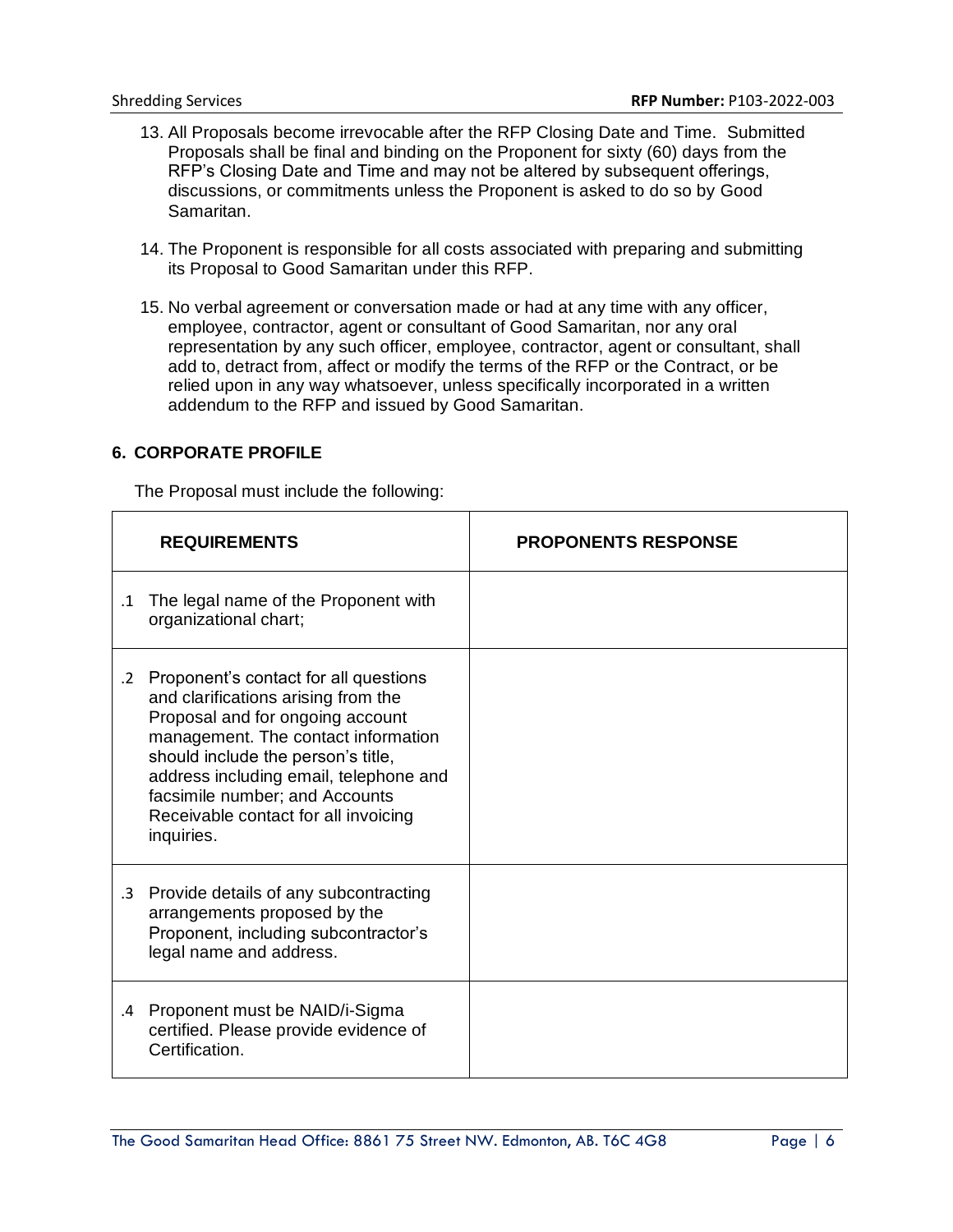## <span id="page-6-0"></span>**7. PROJECT EXPERIENCE AND PAST PERFORMANCE**

|           | <b>REQUIREMENTS</b>                                                                                                                                                                                                                                                                                 | <b>PROPONENTS RESPONSE</b> |
|-----------|-----------------------------------------------------------------------------------------------------------------------------------------------------------------------------------------------------------------------------------------------------------------------------------------------------|----------------------------|
| $\cdot$ 1 | Demonstrate experience with performing<br>previous projects of this scale and size,<br>similar to this project, by providing<br>summaries of three (3) reference projects,<br>completed within the last five (5) years.<br>For each referenced project, provide the:                                |                            |
|           | (a) Title and brief description of project                                                                                                                                                                                                                                                          |                            |
|           | (b) Project value                                                                                                                                                                                                                                                                                   |                            |
|           | (c) Project location                                                                                                                                                                                                                                                                                |                            |
|           | (d) Client for which the project was<br>performed                                                                                                                                                                                                                                                   |                            |
|           | (e) Client contact details that have working<br>knowledge of the project's quality,<br>budget and schedule, including the<br>names and phone numbers of<br>references. By submitting those<br>references, the Proponent authorizes<br>GSS to contact these references on<br>behalf of this project. |                            |
|           | Reference projects may include<br>(f)<br>previous similar jobs performed for the<br>Good Samaritan.                                                                                                                                                                                                 |                            |
|           | .2 Identify any special needs, risks or<br>considerations that Good Samaritan may<br>not have identified and suggest<br>approaches for addressing them.                                                                                                                                             |                            |

### <span id="page-6-1"></span>**8. PRICING**

12.1 The Proponent shall propose the sum of their project contribution in **Proposal Sheet Summary,** attached. In the event of inconsistency between the words and the amount, the words shall prevail. The breakdown of the pricing and additional hourly rates are to be detailed in Appendix A.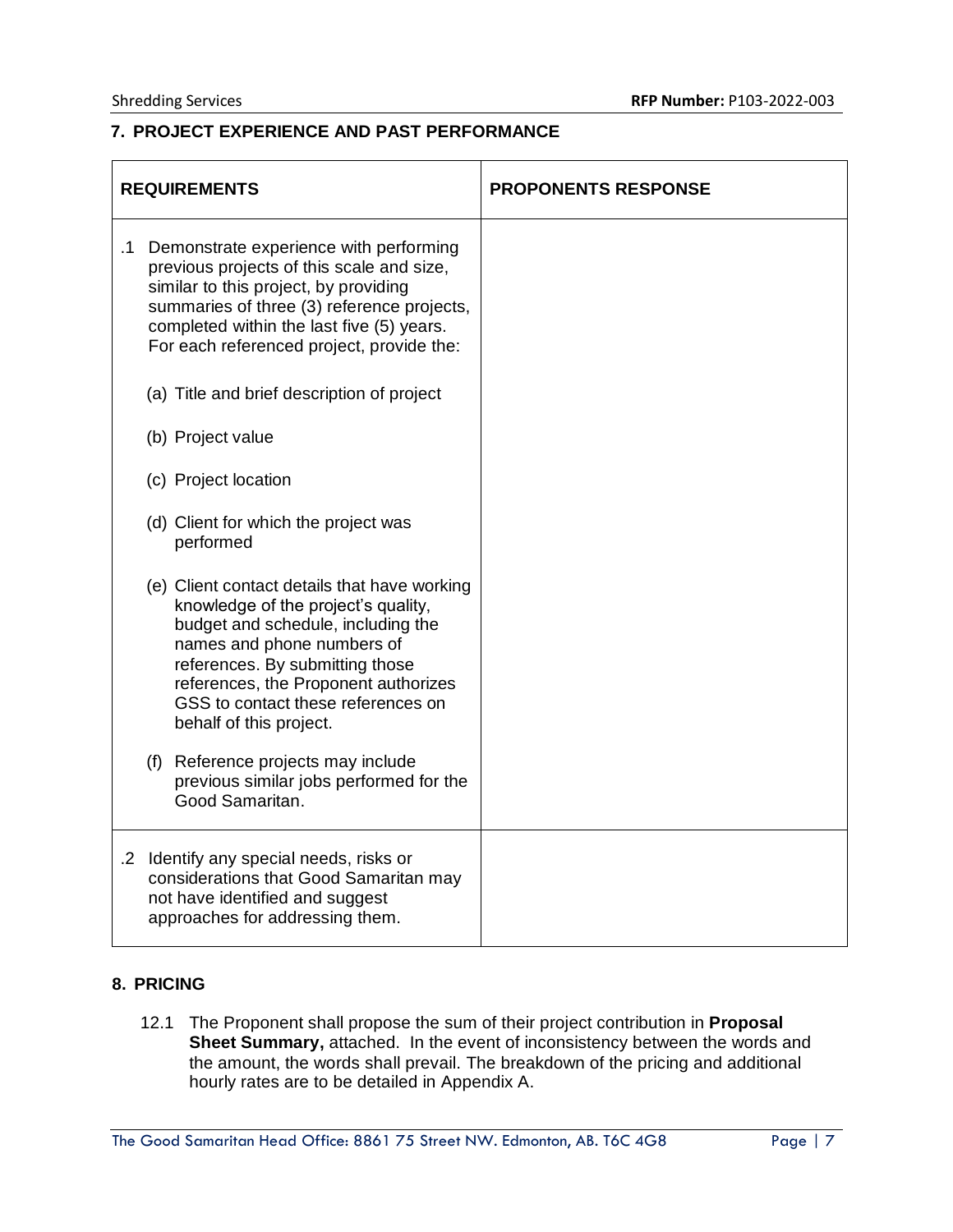- 12.2 The completed **Proposal Sheet Summary** must be signed by the authorized representative of the Proponent, and submitted with the Proposal.
- 12.3 The Proponent, its personnel and providers are not Good Samaritan employees, therefore, they are responsible for their own personal income tax, Canada Pension Plan (CPP), Employment Insurance (EI), disability insurance and any other payroll burdens, or deductions required to be deducted by law.
- 12.4 The Proposal rates shall be firm for the duration of the Contract term, and shall be unaffected by fluctuations in foreign exchange.

### <span id="page-7-0"></span>**9. PROPOSAL EVALUATION**

The Evaluation Committee will use the following evaluation criteria to rate Proposals. The ratings are confidential, and no totals or scores of the ratings will be released to any party, outside Good Samaritan and the Evaluation Committee, strictly on a need to know basis.

| <b>EVALUATION CRITERIA</b> |                                         |      |  |
|----------------------------|-----------------------------------------|------|--|
| (a)                        | <b>Corporate Profile</b>                | 10%  |  |
| (b)                        | Scope of Work Compliance (Schedule A)   | 30%  |  |
| (c)                        | Project Experience and Past Performance | 30%  |  |
| (d)                        | Pricing                                 | 30%  |  |
|                            | <b>TOTAL:</b>                           | 100% |  |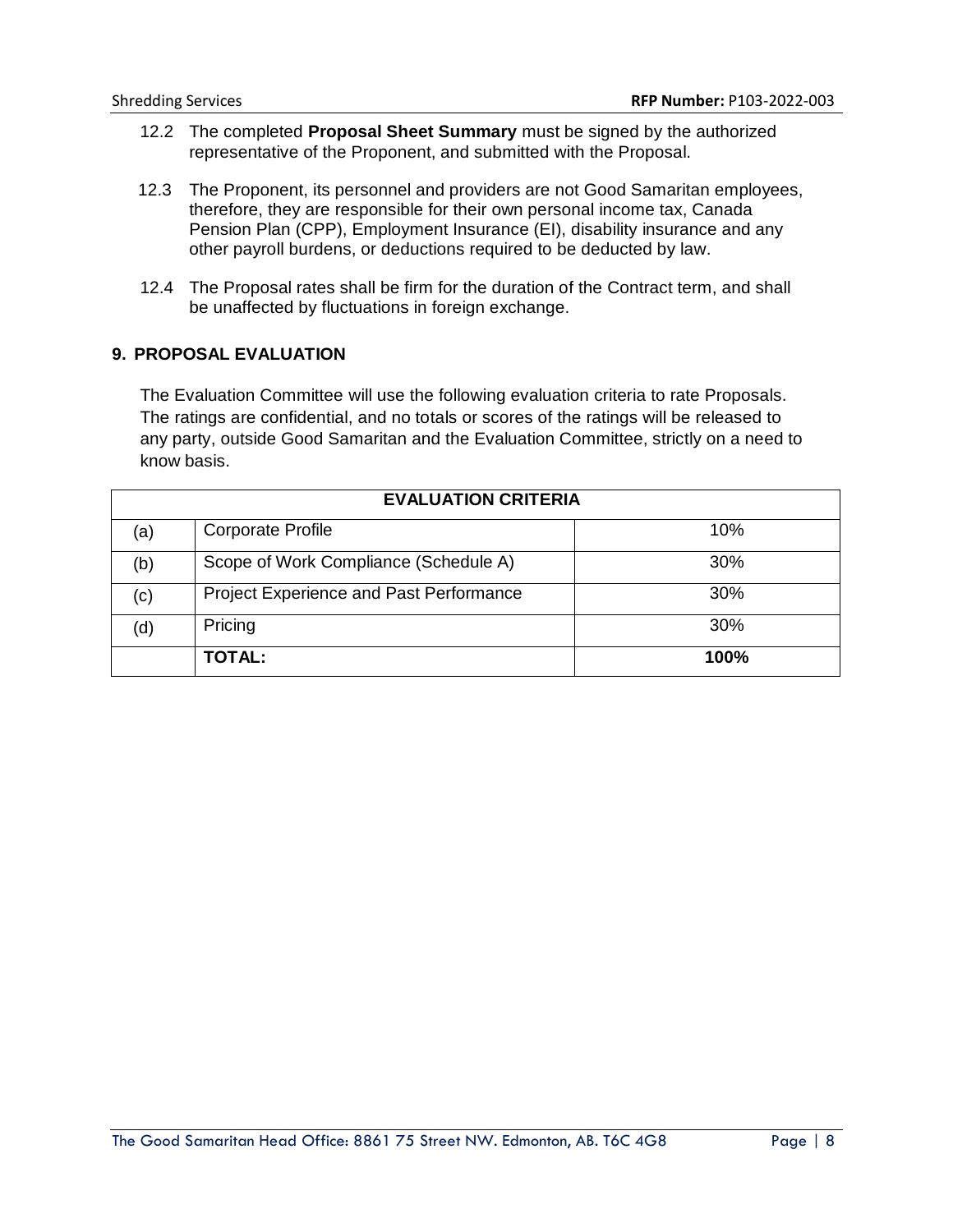### **APPENDIX 'A' – PROPOSAL SHEET SUMMARY**

(To be signed by the Proponent and submitted with the Proposal)

### <span id="page-8-0"></span>1. **FROM (Proponent):**

(Proponent Legal Name)

(Proponent Operating Name)

(Mailing Address)

(City, Province, Postal Code)

(Email Address)

(Telephone)

- 2. **TO: ATTENTION: Rick Hessels**
	- **Email: Purchasing@gss.org**
	- **RE: REQUEST FOR PROPOSAL (RFP)**
	- for

**Project Location:** Good Samaritan Head Office

for

**Project Name:** External Audit Services

- 3. By submitting this Proposal, I/We agree to be bound by the terms and conditions of the RFP and declare that I/We:
	- (a) examined and read the RFP document for the above noted project;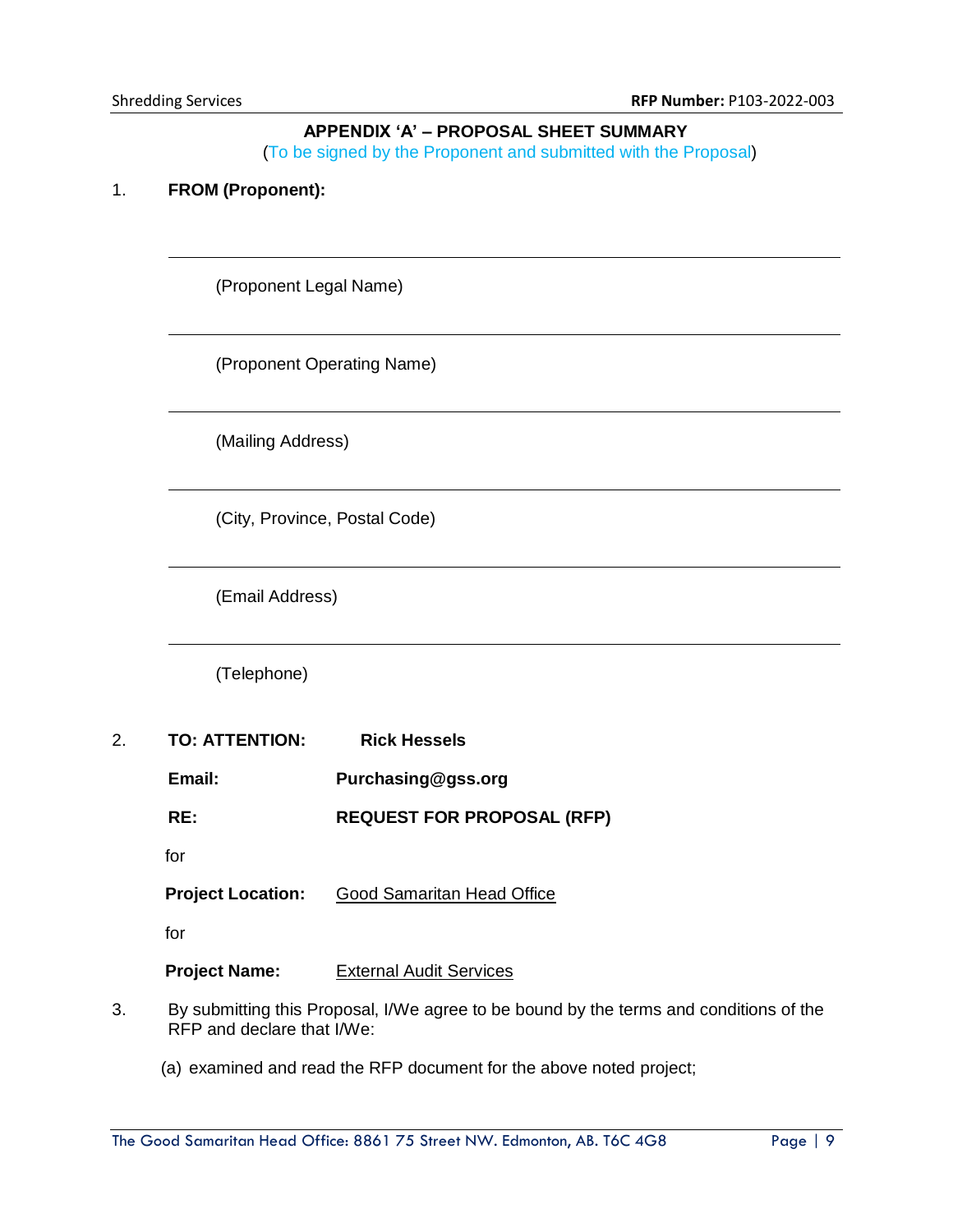- (b) understands the RFP documents, including the terms and conditions;
- (c) confirm receipt of all addenda issued for the RFP, if any;
- (d) considered those addenda in the preparation of this Proposal;
- (e) declare that no person, firm or corporation other than the undersigned has any interest in this Proposal or in the proposed Contract for which this Proposal is made;
- (f) have noted no discrepancies, errors or omissions in the RFP except those previously brought in writing to the attention of Good Samaritan and which have been clarified by an addenda, if any;
- (g) am/are competent to undertake and complete the project deliverables;
- (h) have relied upon our own examination of the project deliverables, and have informed ourselves fully as to all conditions, contingencies, risks and circumstances, local or otherwise, which might influence or affect the performance or the cost of the project;
- (i) in good faith, agree to work towards executing a formal agreement with Good Samaritan for the project if selected as the successful Proponent under this RFP.
- (j) agrees to carry out the Services in accordance with the pro forma Contract issued with the RFP Documents.
- (k) for the total price of:

#### **\$**

**(amount in numbers)**

**(amount in Words)**

Which amount(s) include taxes as separate line item(s) on this Submission.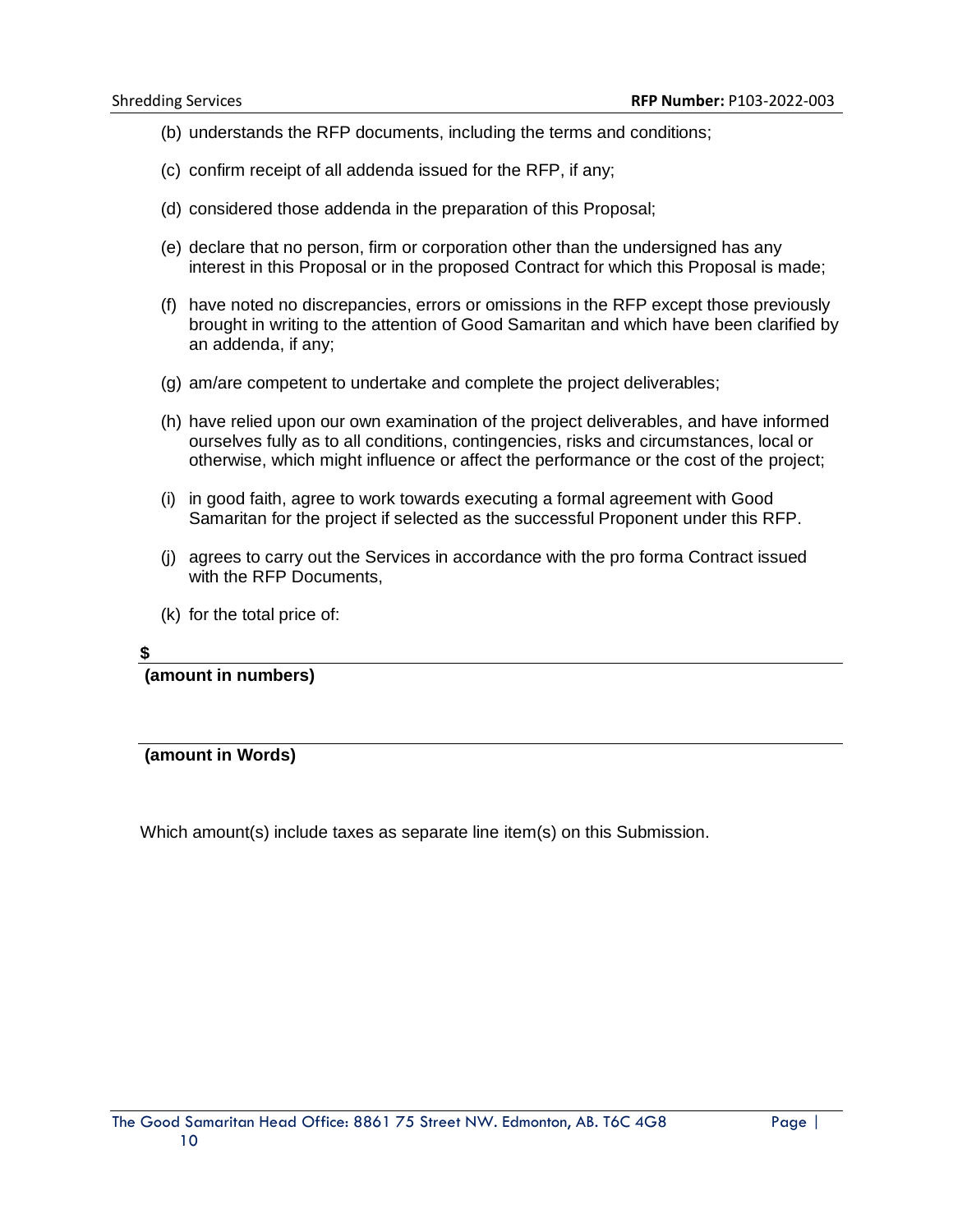I/We agree:

- (a) Reimbursable expenses will be paid in accordance with the terms of the Contract.
- (b) to execute a formal agreement with Good Samaritan for the performance of the Services and for the above stated compensation if selected as the successful Proponent.

Submitted this \_\_\_\_\_\_\_\_ day of \_\_\_\_\_\_\_\_\_\_\_\_\_\_ , 2020.

Signed:

(Name and Title of the Proponent's authorized individual)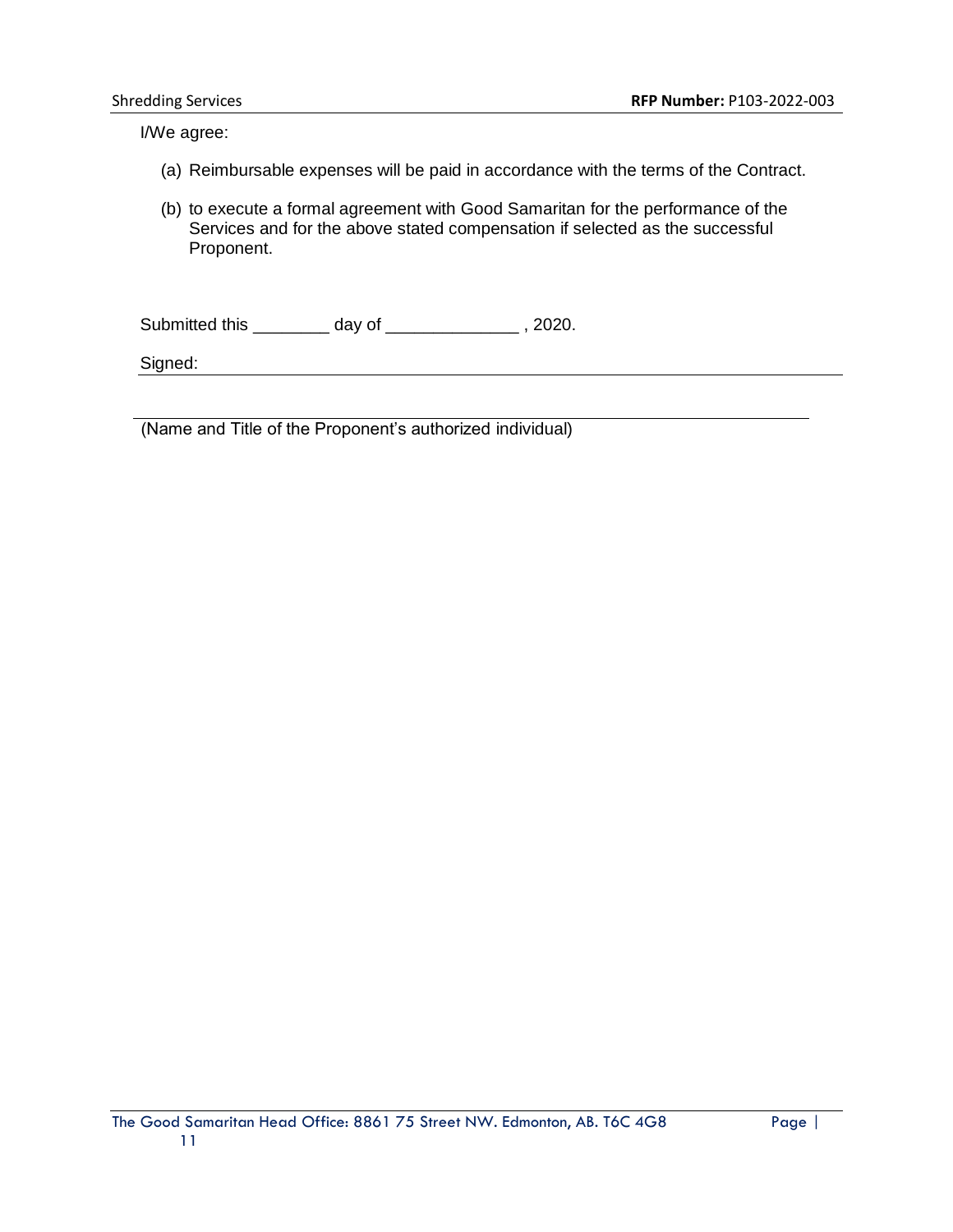<span id="page-11-0"></span>**APPENDIX 'B' – PRO-FORMA CONTRACT TEMPLATE**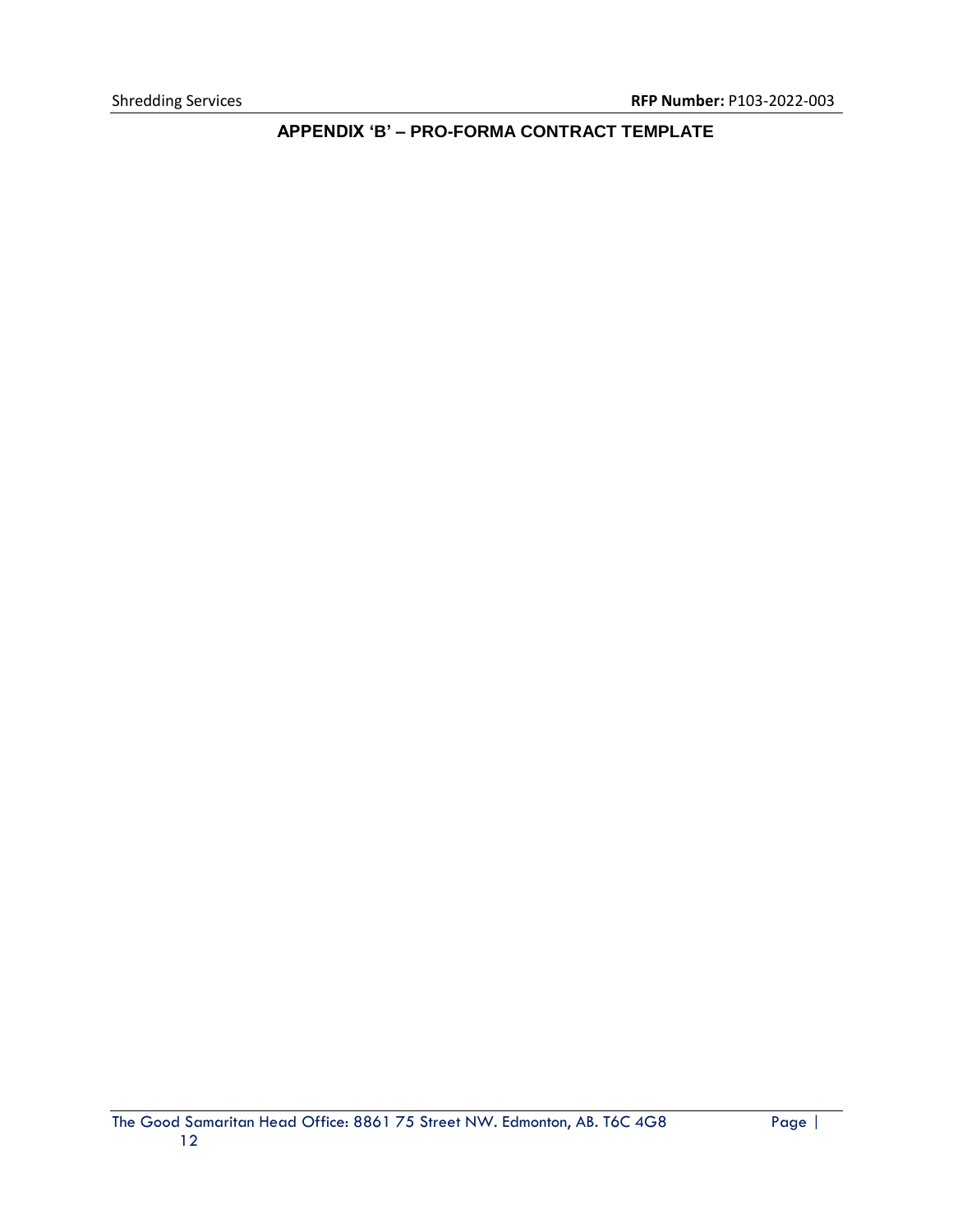| <b>SCHEDULE- 'A'- SCOPE OF WORK</b> |  |
|-------------------------------------|--|
|                                     |  |

| <b>Section</b>       | <b>Description</b>                                                                  | Compliance  |
|----------------------|-------------------------------------------------------------------------------------|-------------|
|                      |                                                                                     | (Yes or No) |
| <b>Service</b><br>1. | Provide locked and secured containers as requested<br>a)<br>by GSS Authorized User; |             |
|                      | b) Must have the ability to provide service times tailored                          |             |
|                      | to site needs, from bi-weekly, monthly, or on an as                                 |             |
|                      | needed basis (eg. yearly purge);                                                    |             |
|                      | Servicing to sites must be between 9:00 am to 3:00<br>C)                            |             |
|                      | pm (local time), Monday to Friday excluding lunch                                   |             |
|                      | between 12 to 1 pm and Statutory Holidays;                                          |             |
|                      | d) Must have the ability to bill by bin type for scheduled                          |             |
|                      | shred service or by banker box on the monthly<br>invoices;                          |             |
|                      | Must be able to generate a single invoice broken<br>e)                              |             |
|                      | down by site;                                                                       |             |
|                      | Must be able to add customizations to the invoices for<br>f                         |             |
|                      | required GSS information;                                                           |             |
|                      | Contractor must provide consistent bi-<br>g)                                        |             |
|                      | weekly/monthly on-site service;                                                     |             |
|                      | Must be able to provide as needed on-site shredding<br>h)                           |             |
|                      | service to accommodate large volumes of boxes of                                    |             |
|                      | records for shredding generated by destruction                                      |             |
|                      | projects, in addition to the sites regular bi-                                      |             |
|                      | weekly/monthly service (eg. yearly purge);                                          |             |
|                      | The turnaround time for as needed pick-up requests<br>i)                            |             |
|                      | should be within two weeks of order placement;                                      |             |
|                      | Site name and address services must be specified on<br>j)<br>monthly invoices;      |             |
|                      | k)<br>Ability to shred or destroy related media such as                             |             |
|                      | compact discs, computer drives, backup magnetic                                     |             |
|                      | tapes, floppy and zip disks, optical media, other                                   |             |
|                      | electronic data storage devices, and other media as                                 |             |
|                      | needed;                                                                             |             |
|                      | Ability to shred and destroy records and media made<br>$\vert$                      |             |
|                      | of different material, material size, material                                      |             |
|                      | dimensions etc. as needed without incurring                                         |             |
|                      | additional fees or special rates;                                                   |             |
|                      | m) Ability to shred records without prior removal of                                |             |
|                      | staples, paper clips or other fasteners;                                            |             |
|                      | n) Ability to provide box shredding services;                                       |             |
|                      | o) Provide paper document cross shredding to 1/8" cuts                              |             |
|                      | or better. Smaller shred sizes are acceptable for                                   |             |